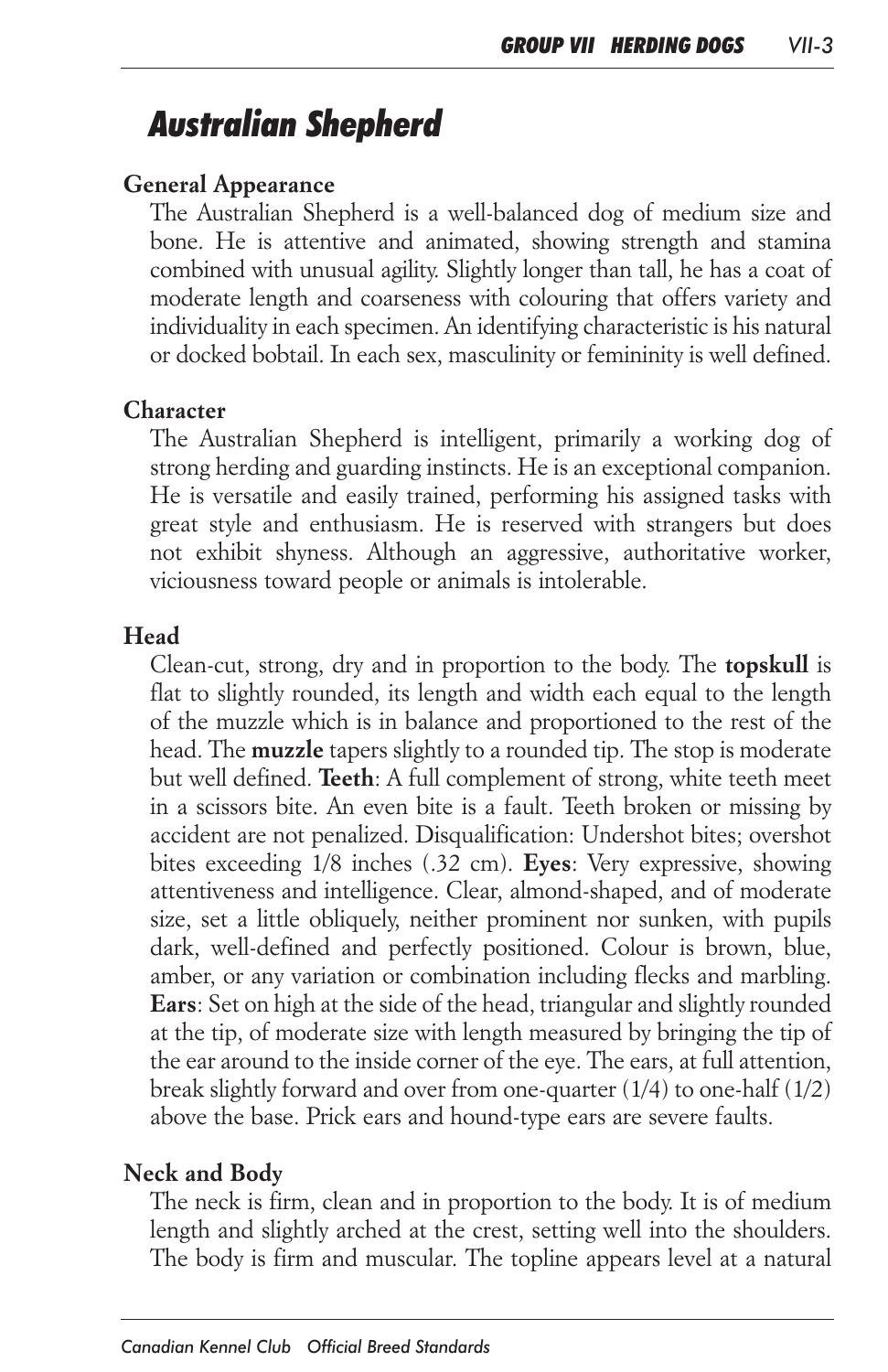*four-square stance. The chest is deep and strong with ribs well-sprung.*  The loin is strong and broad when viewed from the top. The bottom *line carries well back with a moderate tuck-up. The croup is moderately sloping, the ideal being 30 degrees from the horizontal. The tail is straight, not to exceed 4 inches (10.2 cm), natural bobtail or docked.*

### *Forequarters*

*The shoulder blades (scapula) are long and flat, close set at the withers, approximately two fingers width at a natural stance and are well laid back at an angle approximating forty-five (45) degrees to the ground. The upper arm (humerus) is attached at an approximate right angle to the shoulder line with forelegs dropping straight, perpendicular to the ground. The elbow joint is equidistant from the ground to the withers.*  The legs are straight and powerful. Pasterns are short, thick and strong, *but still flexible, showing a slight angle when viewed from the side. Feet are oval shaped, compact, with close-knit, well-arched toes. Pads are thick and resilient; nails short and strong. Dewclaws may be removed.* 

## *Hindquarters*

Width of hindquarters approximately equal to the width of the forequarters at the shoulders. The angulation of the pelvis and the upper thigh (femur) corresponds to the angulation of the shoulder blade and upper arm, forming an approximate right angle. Stifles are *clearly defined, hock joints moderately bent. The metatarsi are short, perpendicular to the ground and parallel to each other when viewed from the rear. Feet are oval shaped, compact, with close-knit, wellarched toes. Pads are thick and resilient; nails short and strong. Rear dewclaws are removed.*

### *Coat*

*Of medium texture, straight to slightly wavy, weather resistant, of moderate length with an undercoat. The quality of undercoat varies with climate. Hair is short and smooth on the head, outside of ears, front of forelegs and below the hocks. Backs of forelegs are moderately*  feathered; breeches are moderately full. There is a moderate mane and frill, more pronounced in dogs than bitches. Non-typical coats are *severe faults.*

### *Colour*

*All colours are strong, clear and rich. The recognized colours are blue merle, red (liver) merle, solid black and solid red (liver) all with or*